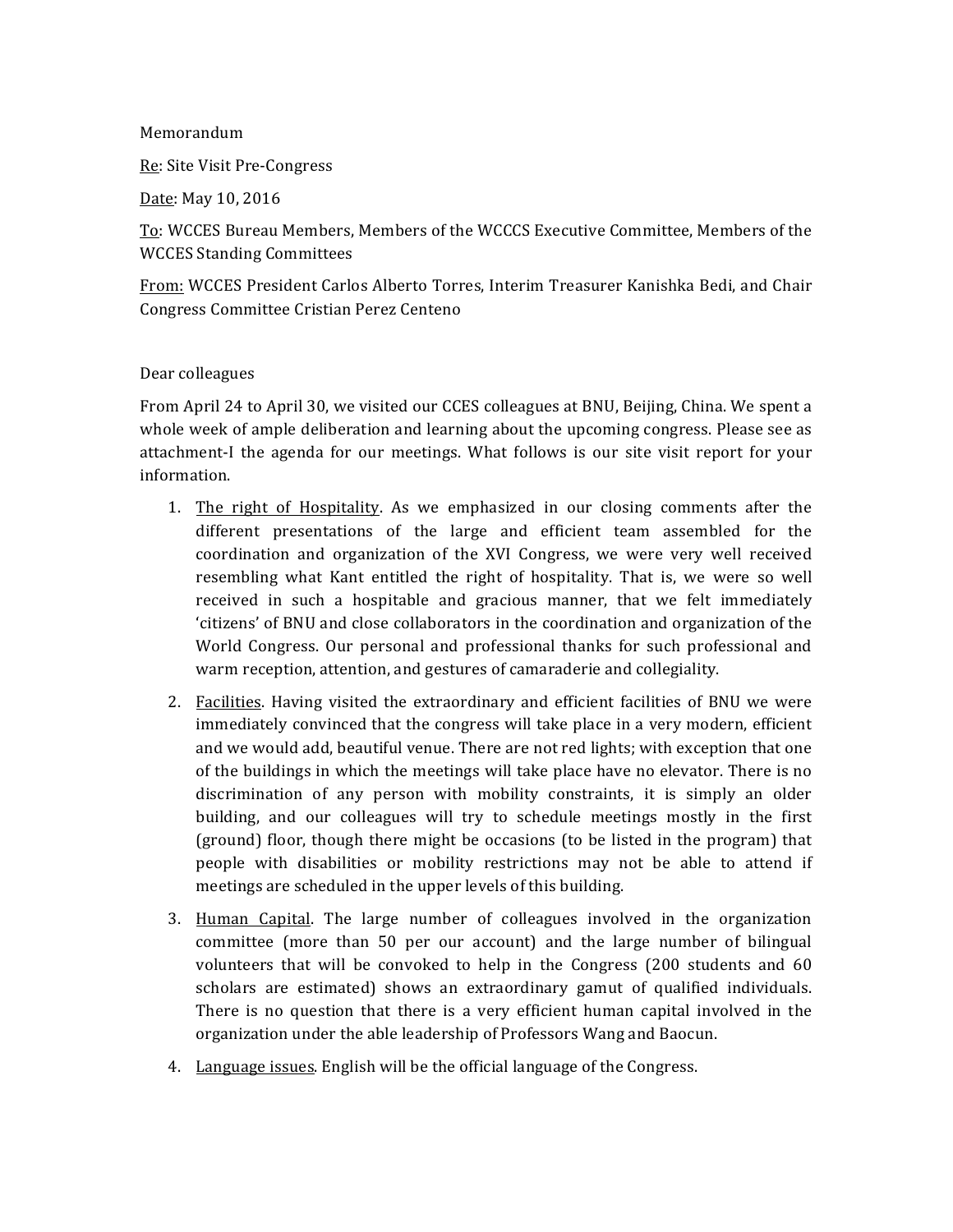The plenary sessions (opening session, keynote speakers and WCCES General Assembly) will be held in English and Chinese (simultaneous translation).

Parallel sessions can be accomplished in other languages, but they are expected that visual aids be prepared in English (PPTs and/or handouts).

We noticed also some language issues that pertain to the local culture and vernacular topics. For instance, several times it was suggested that the promotion and dissemination of information for the Congress was termed 'propaganda'; we suggested other terminologies such as the creation of a Press Office.

5. Congress program. 1015 papers proposals have been submitted, and more than 1000 people are expected. We discussed the lag in evaluation of the papers by the International Conveners, and noting that deadlines to notify about papers were rapidly approaching our committee suggested to proceed with the information that was already collected.

That might have implications for discounts in registrations for the Conveners who couldn't deliver their evaluations on time. That accounts for a complex congress program. Four keynotes are contracted, and listed in the website, which should be fully operational by now, with dashboard providing information, etc. Two keynotes will be back to back in the first and second day of the Congress, with 40 minutes each, including 10 minutes for questions from the audience. A fifth keynote speaker has to be confirmed as the replacement of Mrs. I. Bukova; Mr. Qian Tang -UNESCO Assistant Director-General for Education- is a possibility to be explored. At this point the Congress Standing Committee suggested a different organization with different slots for each keynote speakers distributing them along the week, giving them a wider space of time and promoting the attendance of delegates during the whole congress week.

Considering the need to incorporate in significant positions few of the opinion leaders in our profession, the organizers decided to create what they called "plenary" panels, one panel per cohort of panels (there will be 16 cohort panels or 16 panel sessions). We recommended that instead of plenary panels they should be called "highlighted" panels. CCES agreed to use highlighted panels instead of plenary panels or sessions. In the context of our negotiations, a specific request from the Korean society for the deputy prime Minister of Korea and as well Secretary of Education to become keynote speaker was made to Professor Torres. After explaining to our colleagues in Korea that it was not possible to modify the list of keynote speakers, Professor Torres proposed to the Korean society and to the organizers, and was accepted by both institutions that there will be a WCCES Presidential Highlighted Panel entitled Korean Educational Policy: The Semester Test Free Program. President Torres will be the Convener and Chair of the highlighted panel, and the Minister of Education of Korea will be the central speaker for 20 minutes, with two respondents for 10 minutes in total, and debate through Q&A afterwards.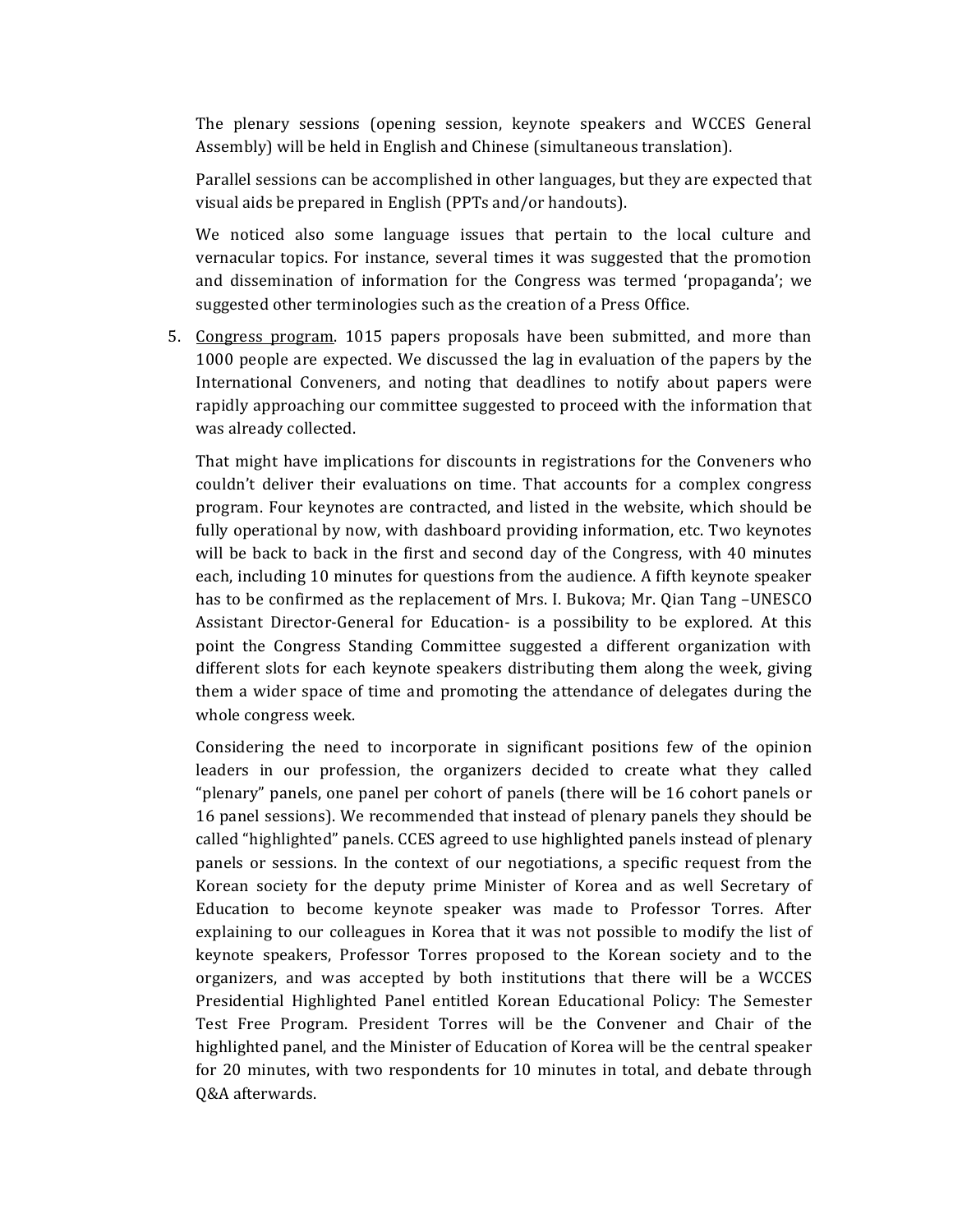- 6. Publications. Our inquiry about the publication of proceedings, papers and or books resulting from the World Congress showed that the organizers have not discussed the topic with the Executive Board of our Publication Standing Committee, and they were urged to do so immediately. We were glad to learn of the good disposition of the Organizing Committee to discuss with our Publications Committee. President Torres has already sent a memorandum to the Executive Board of the Publication Committee so that they discuss with the Organizing Committee how to proceed with publication, with the goal of publishing several books in English, French, Spanish and Chinese. These topics require careful monitoring because the members of the organizing committee were not aware of the reorganization of the Publication Committee.
- 7. Food. There will be a reception and a gala dinner. CCES have two suggestions: lunch in the canteens on campus, or lunch-boxes outside of the conference rooms in the beautiful and shaded gardens. If the second suggestion is approved, they can also open some rooms for lunch.
- 8. Parallel events: Visit to Schools. Three visits to schools settings have been organized, and we visited one of the schools to test the system. It was a remarkable experience. Though children and youth will not be present (they will be on vacation during our congress dates, as it is also the case with university students) we will recommend to members of WCCES to take advantage of the opportunity and visit the three schools, take the school tour, and learn from the tour guides (professors from BNU and students) about the teaching and learning process in the schools.
- 9. Parallel events: Tourism. The organizers have contracted with China International Travel Service CITS, a government agency to be the official Tour Agency of the Congress. Like in other parts in China, the availability of English speakers in the travel agency is limited. President Torres tested the system by sending on Thursday an email to the Assistant General Manager asking for a meeting before he departed but received no response. Payment of the day or extended tours need to be made via bank wire beforehand, and only upon arrival in Beijing at the desk of the travel agency—depending upon availability—could be made through credit card.
- 10. Money issues. Airlines and main hotels serving international passengers apparently accept International Credit Cards, but our experience showed that are not readily available for local services  $(e.g.$  restaurants). We shall recommend that people take with them debit cards (access to local currencies via debit cards in international hotels is a distinct possibility), exchange money at the airport, or carry substantial amount of cash in Yuan RMB currency. On May 1st, one Chinese Yuan equals 0.15 dollars.
- 11. Hotels. We discussed the question of hotel rooms reserved for the event. The organizers recommended many hotels on the website, and also reserved with promotional fares some rooms in the university hotel (Jingshi Hotel / located inside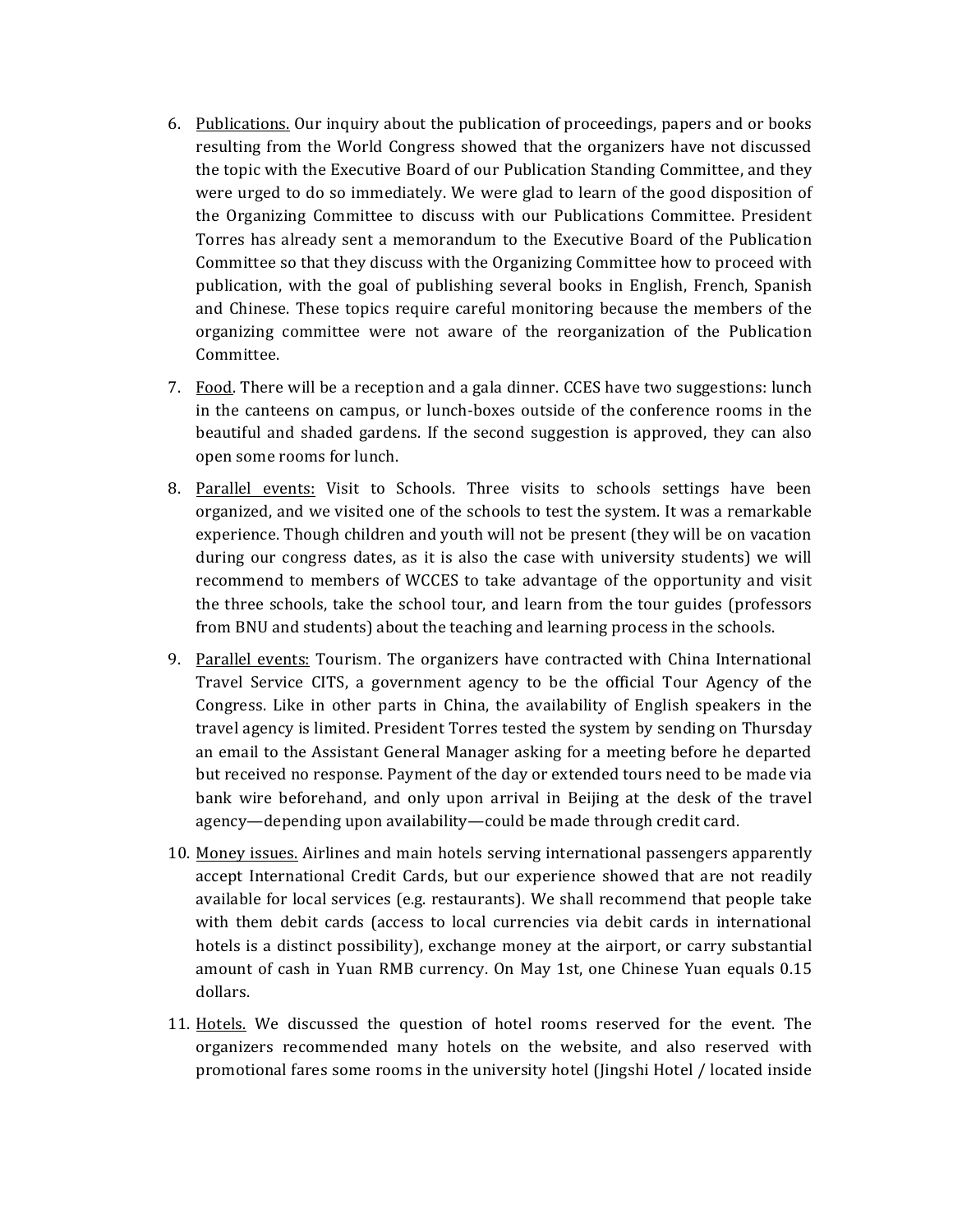the BNU campus) and in the Holiday Inn (3 blocks away) for WCCES officers, keynote speakers and other urgent uses.

- 12. Booths and advertisement. There will be several booths that institutions and people can reserve for a fee. The organizers requested the help of the Bureau in seeking more donations and or reservations of paid advertisement.
- 13. Travel grants. The organizers will not grant discounts beyond the established discounts for different type of societies to the six recipients of the travel grants that will be provided per recommendation of the Special Projects Standing Committee empowered by the Bureau to make the selection criteria and selection of the candidates to receive the travel grants which will be reimbursed after the participation in the Congress.
- 14. Special designation of board members. Per our recommendation, all members of the Executive Committee, and members of the Bureau will have a special code/color in their registration labels for the event. The Bureau will provide organizers with a list of the members of the Bureau and of the Executive Committee.
- 15. WCCES meetings. The first meeting will take place on Tuesday 23, with a second meeting on Wednesday 24. The original idea of a meeting on Sunday 21 was cancelled per multiple concerns rose that with such a long flight Sunday's rest was a requirement for attending the congress. The Assembly will take place on the 26 of August. Election of New Leadership will take place mostly via electronic voting with a final voting of those who choose to do so in Beijing in the afternoon of Tuesday 23 August.
- 16. An obituary for Marta Luz Sisson de Castro, former president of the Brazilian society of comparative education will be provided in the information package of the congress.
- 17. Revenue projections for the congress indicated surplus, a portion of which would be transferred (as per the agreement between WCCES and CCES) to the WCCES bank account after the culmination of the congress.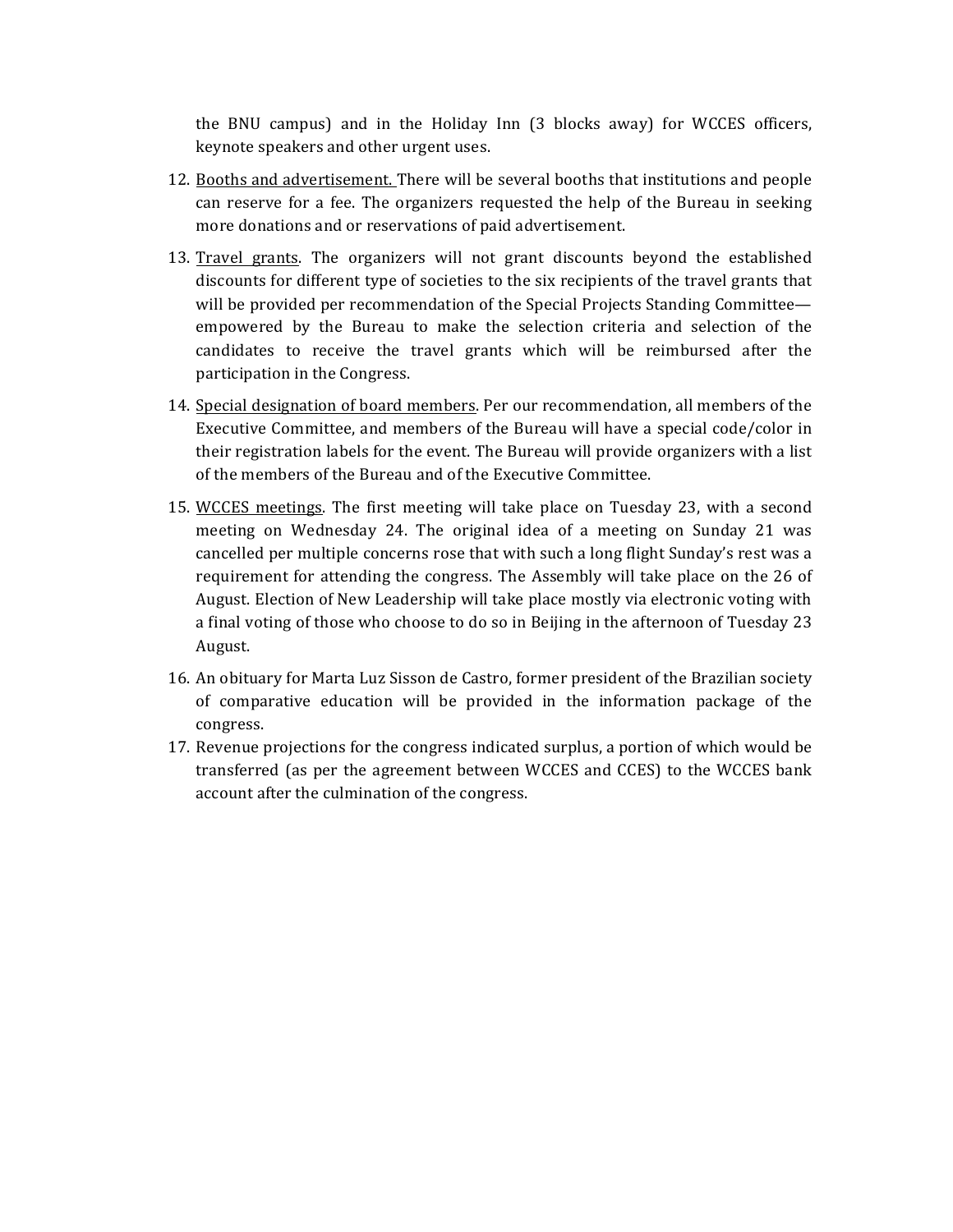### **APPENDIX-1: WCCES SITE VISIT MEETING SCHEDULE**

# **April 24th Morning Sunday**

 $\bullet$  11:10 am Pick up at the airport Prof. Carlos Alberto Torres

#### **April 24th Afternoon Sunday**

- $\bullet$  2:20pm Pick up at the airport Prof. Cristian Perez Centeno: Prof. Kanishka Bedi<br>-Students will hold a placard of your names, if you cannot find the students, contact Miss Yin Huijuan (+8610 58805294/+8615201409916)
- l 6:00 pm Dinner (meet at 5:50pm at the lobby of Jinghshi Hotel ; Dinner at Lanhui Hotel)

### **April 25th Morning Monday**

- $\bullet$  9:50 am meeting at the lobby of Jingshi Hotel
- $\bullet$  10:00-11:30am, Welcome Meeting: Main Buliding A414

Introduction (10 minutes)

BNU Vice president Welcome address (15 min+translation)

WCCES address (15 min+translation)

Congress Preparation Review and Site Visit Schedule (30min) Q&A (20 min)

• 12:00am Lunch (Lanhui Hotel)

# **April 25th Afternoon Monday**

 $\bullet$  2:30pm Yingdong Building 723

Report on Academic program & WCCES Activity in Beijing (30min) Discussion (120 min)

 $\bullet$  6:00 pm Dinner (Jingshi Hotel)

## **April 26th Morning Tuesday**

- 9:00 am meeting at the Jingshi Hotel Lobby
- 10:00am Visit to UNICEF China (arrange transportation, accompanied by a volunteer)
- 12:00 am Lunch: Jingshi Hotel

# **April 26th Afternoon Tuesday**

 $\bullet$  2:30pm Yingdong Buliding 723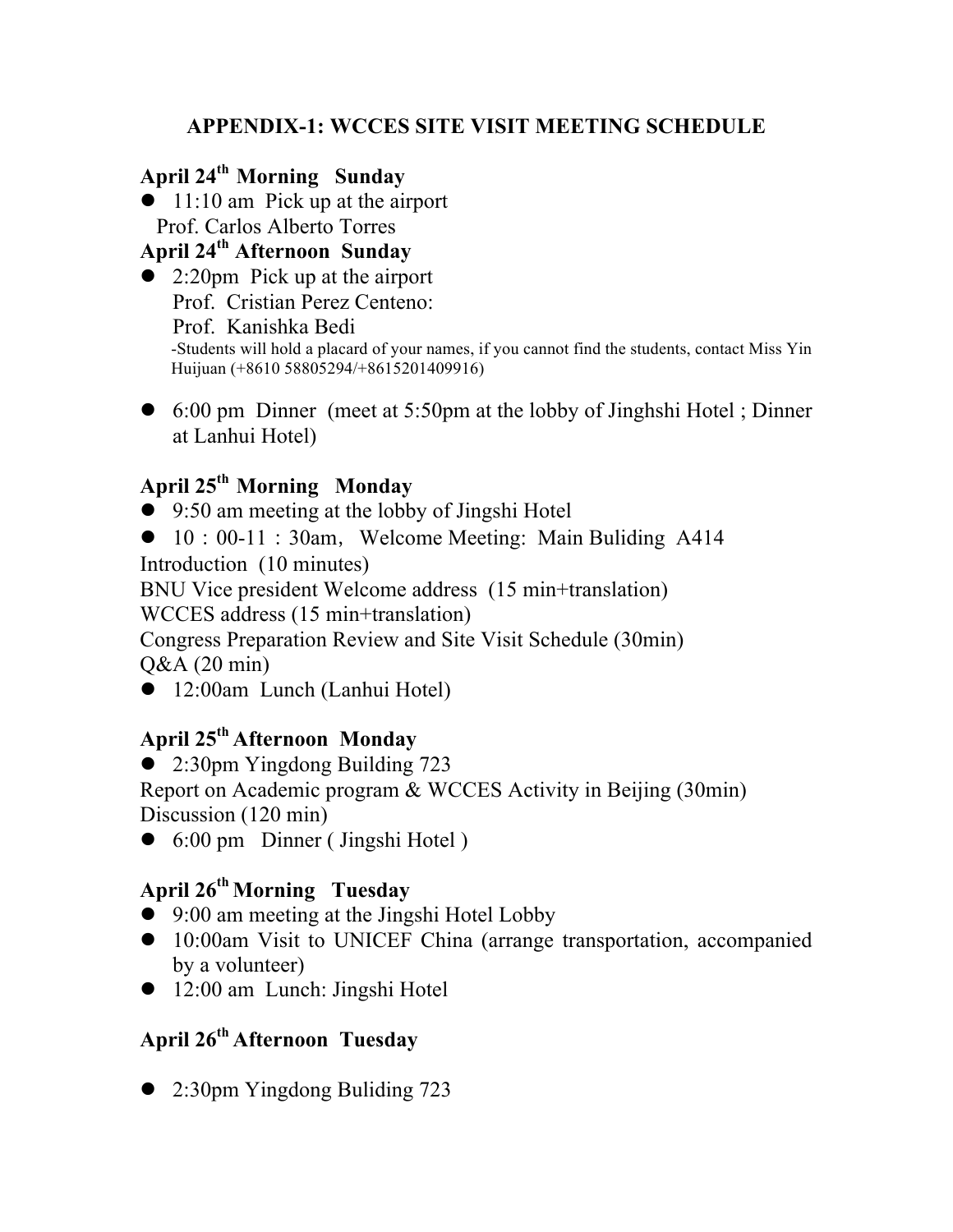- $\bullet$  2:30pm-3:00pm: Finance issues
- $\bullet$  3:00pm-3:30pm: Exhibition issues
- 3:30pm-4:30pm: school visit & tourism & one night in Beijing
- 4:30pm-5:00pm: Q&A

# **April 27th Morning Wednesday**

- $\bullet$  9:00 am Yingdong Building 723
- $\bullet$  9:00-9:30 Hotel Logistics
- $\bullet$  9:30-10:00 Venue Logistics
- 10:00-10:30 Welcome Reception, Gala Dinner and Institutional Reception
- **10:30-11:00 Food and Tea Break Logistics**
- 11:00-11:30 Keynote speakers and Key WCCES officers pick-up transportation Logistics
- $\bullet$  12:00 am Lunch (Jingshi Hotel)

#### **April 27th Afternoon Wednesday**

Free Time

- $\bullet$  5:50 pm (meet at the lobby of Jingshi Hotel)
- $\bullet$  6:00 pm Dinner (at Lanhui Hotel)

### **April 28th Morning Thursday**

 $\bullet$  8:00 am meeting in the lobby of Jingshi Hotel

School visits: Kindergarten, Elementary, Secondary School, High School

- 10:00 am Venue visit to Teaching Building 8, Teaching Building 9, Jingshixuetang, Gymnasium
- $\bullet$  12:00 am Lunch at Jingshi Hotel

### **April 28th Afternoon Thursday**

 $\bullet$  2:30pm meeting in the lobby of Jingshi Hotel

2:30pm-5:30pm Visits to Jingshi Hotel, Holiday Inn, Main Building, etc ( hotel rooms, gala dinner room, reception rooms, exhibition hall, restaurant)

## **April 29th Morning Friday**

- 9:00am Yingdong Buliding 723
- 9:00am-9:30am promotion issue
- 9:30am-9:50am: Language Service
- 9:50am-10:30am: Volunteer issue
- 10:30am-11:00am: Q&A
- $\bullet$  11:00 am- 11:50 am wrap up: Summary, comments and suggestions by